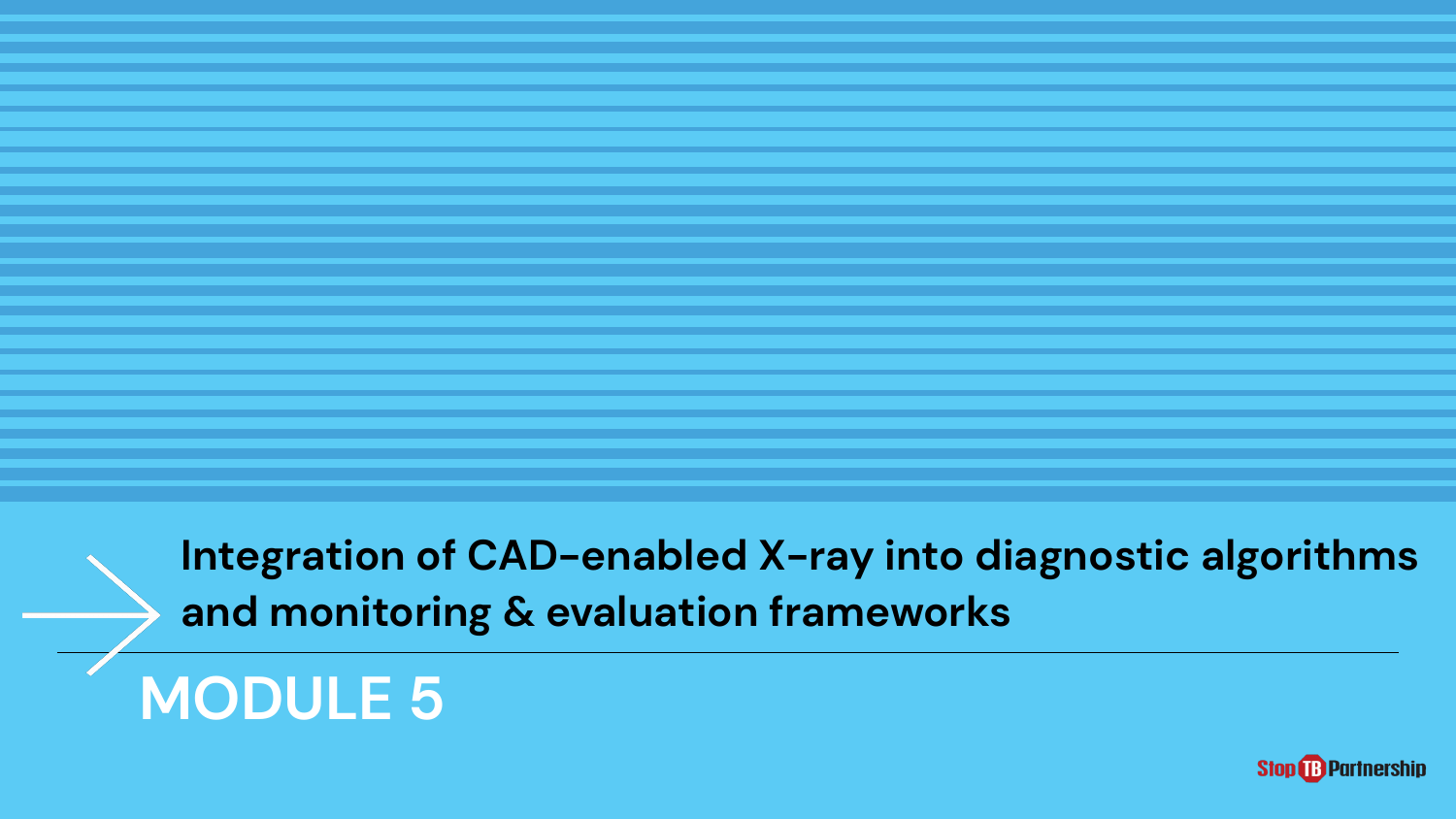### Introduction

This module will help national programs to track and monitor the impact of their usage of computer-assisted diagnosis and digital x-ray to screen for pulmonary tuberculosis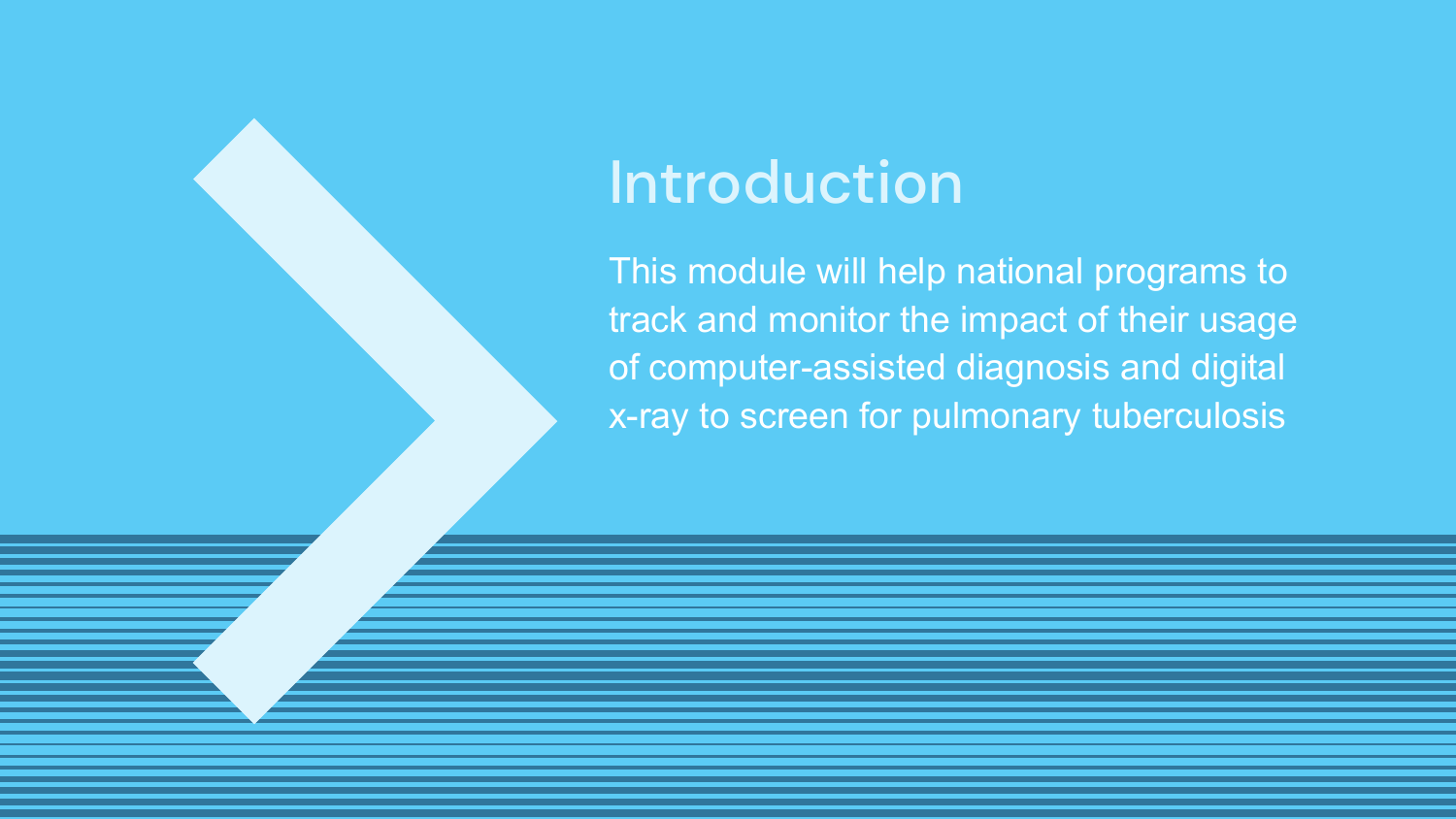#### **Course Outline**

Connecting screening to confirmatory diagnostics  $\rightarrow$ 

 $\rightarrow$  Monitoring & evaluation across the cascade of care

 $\rightarrow$  Indicators for a screening program



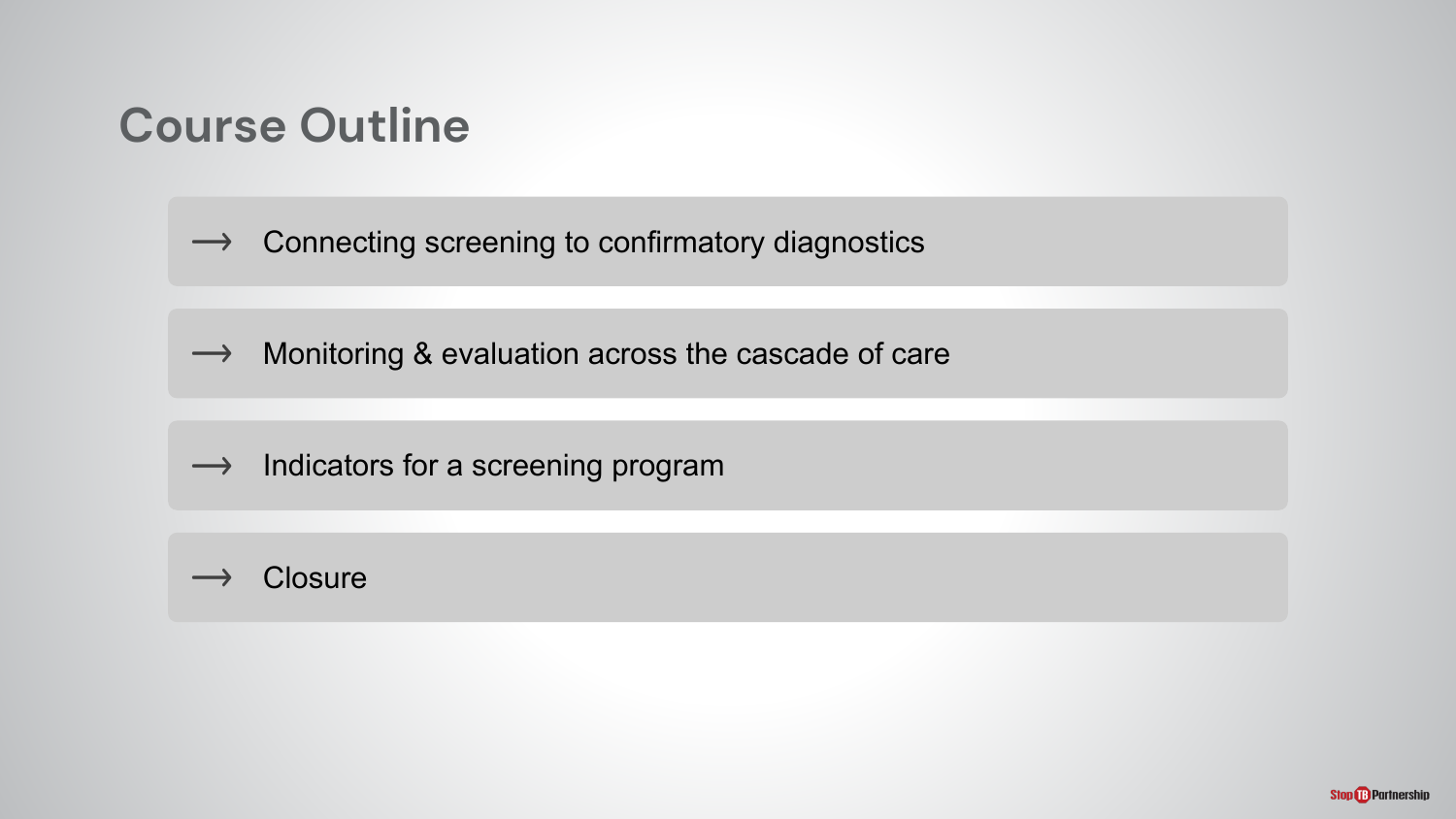# **Learning Objectives**

By the end of this module, participants should be able to:

- •Describe how to integrate CAD-enabled X-ray into the diagnostic algorithm.
- •Describe monitoring & evaluation requirement for a CAD-enabled X-ray system.
- •Select indicators to use when establishing a screening program using CAD-enabled X-ray.
- •Describe how they would do these in their own country.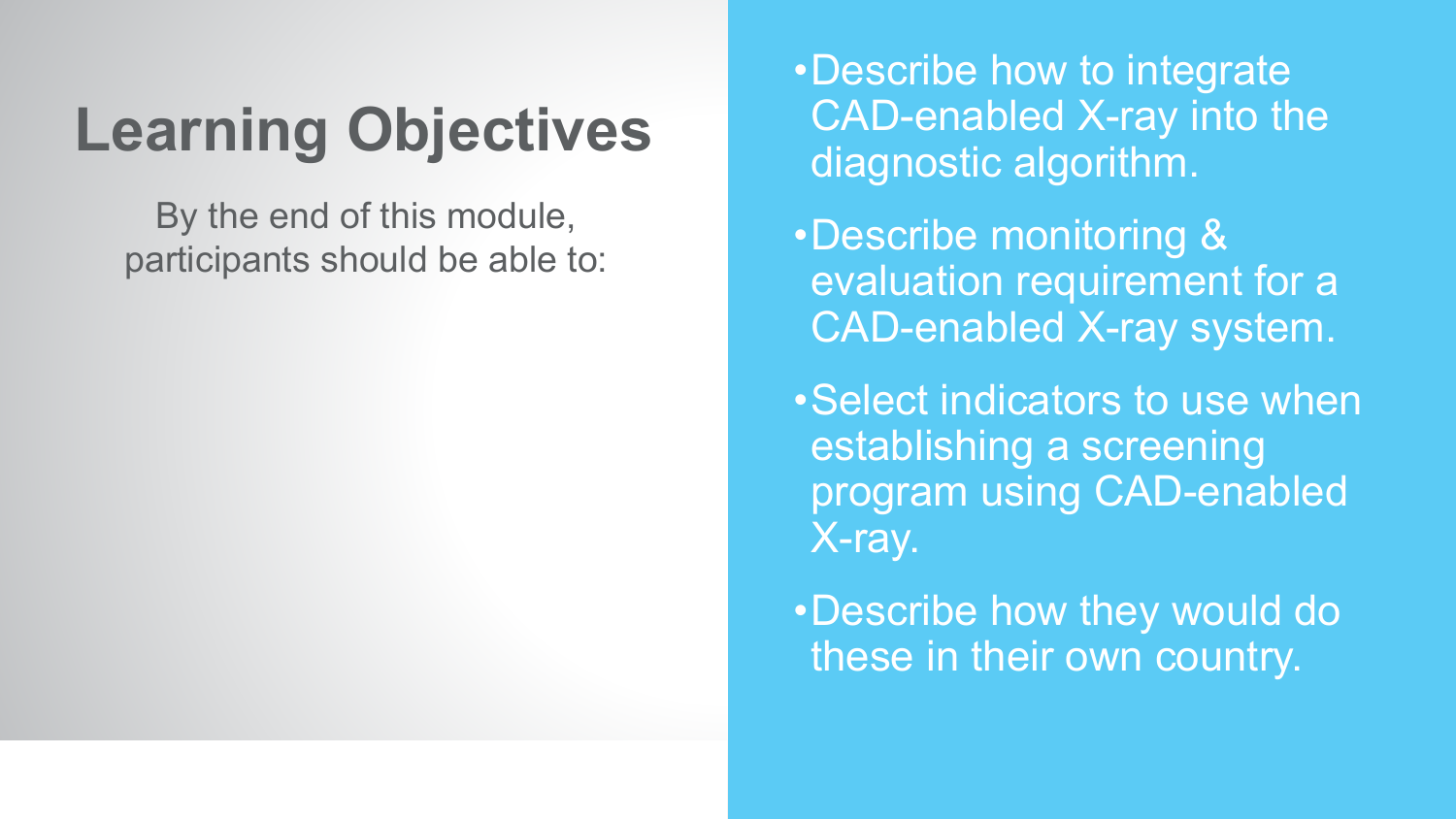#### **Reminder: WHO guidelines on Systematic Screening**

In general populations without HIV aged 15 years and older where TB screening is recommended…

- Systematic screening for TB disease may be conducted using a **symptom screen**, **chest X-ray with computer-aided detection (CAD) software**, or **molecular WHO-recommended rapid diagnostic tests**, alone or in combination.
- **• CAD software** may be used in place of human readers for interpreting digital chest X-rays for screening and triage for TB disease

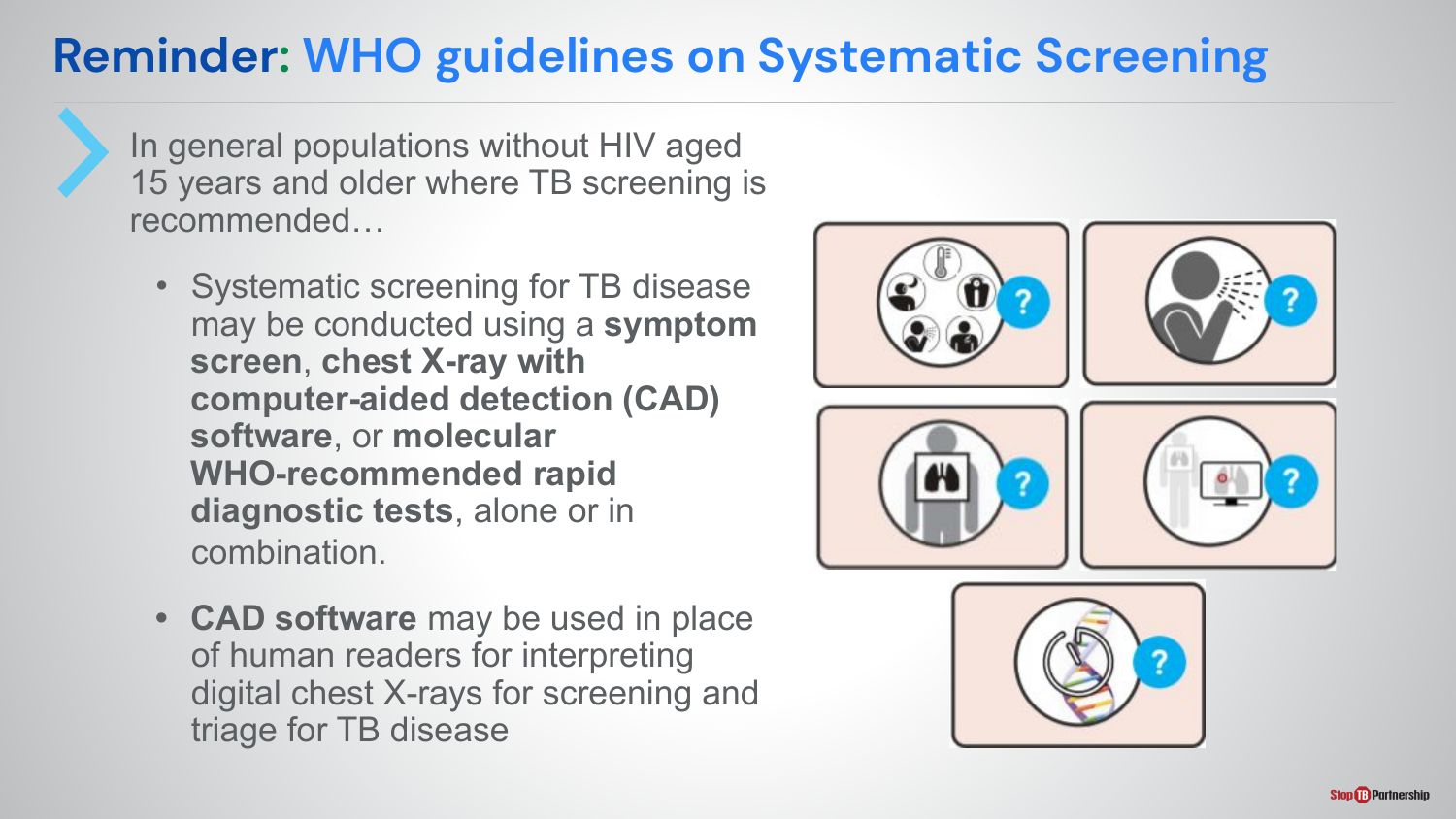#### **CONNECTING CAD-ENABLED X-RAY TO CONFIRMATORY DIAGNOSIS**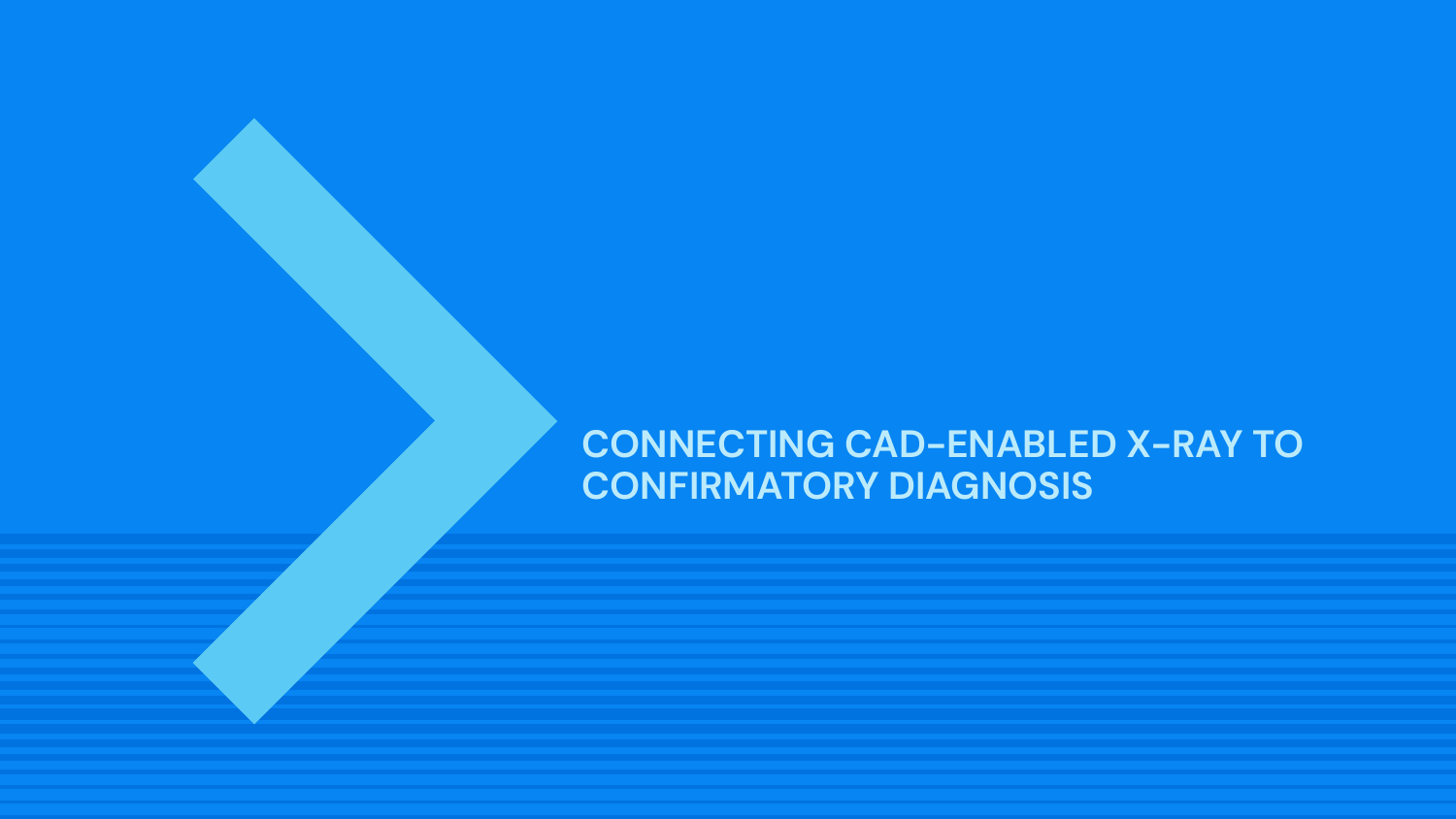# Reminder: **How is CAD-enabled X-ray being used?**

CAD-enabled X-ray screening needs to be integrated into the diagnostic algorithm for tuberculosis.

This integration may look different for active case-finding and passive case-finding strategies.

**The outcome should be the same:**  X-ray results inform diagnostic decision-making

X-ray can also augment or replace symptom screening.

**Consider:** Does the expansion of X-ray as a screening tool change the working definition of "presumptive TB"?

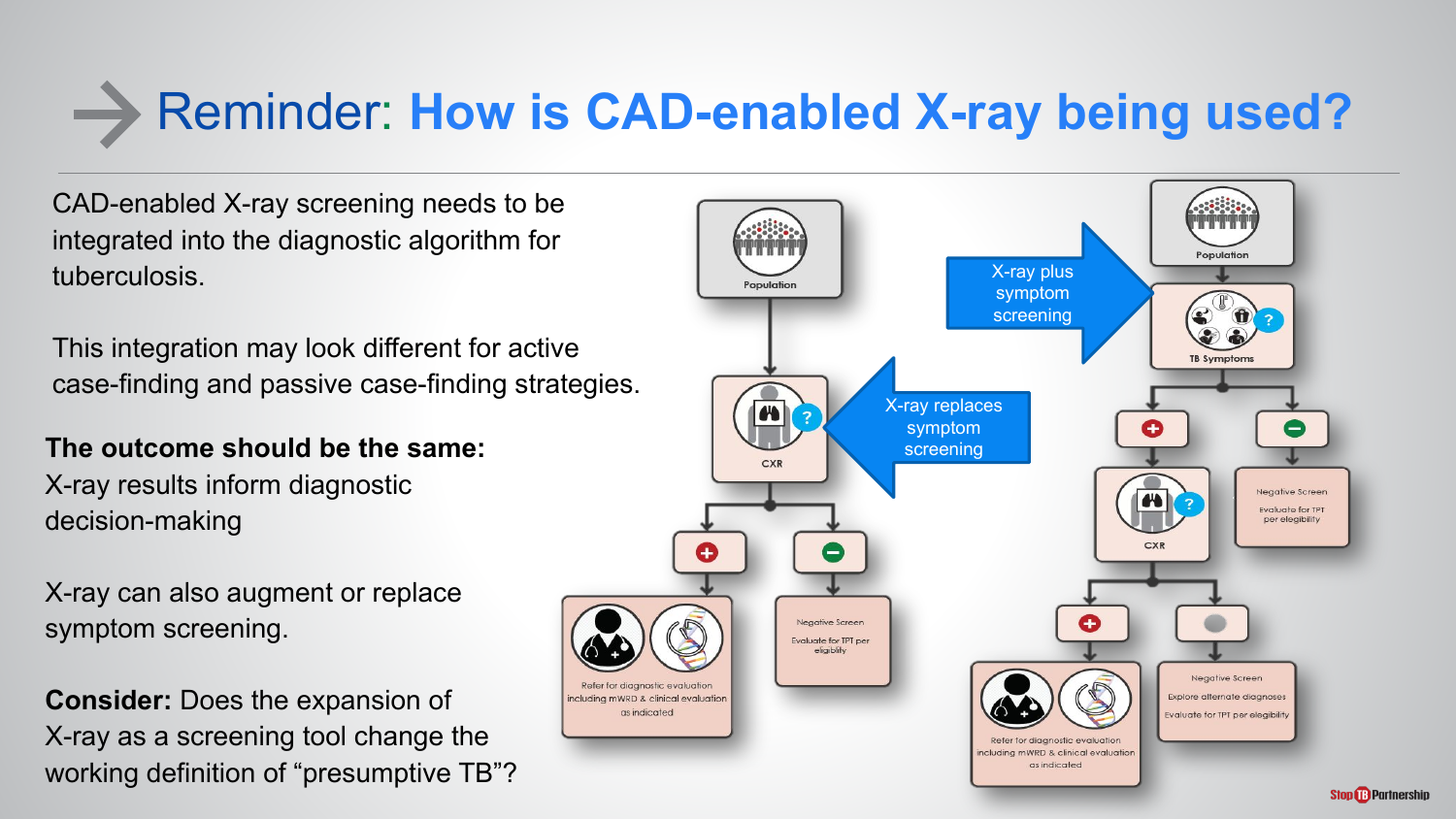#### **CAD-enabled X-ray results lead to confirmatory testing by the reference standard**



Smear microscopy

molecular diagnostics

Culture &

DST

- How to make the connection between screening and diagnosis?
	- Do patients have to go to nearby lab, or
	- Can specimens be collected at screening site & transported to labs?
- How are CXR & CAD results transmitted to patients / health provider?
	- Should the X-ray/CAD report be printed?
	- For all patients or only for those above the threshold score?
- How to link the X-ray data with diagnostic data?
	- How are patients registered for X-ray screening?
	- How are patients registered for lab diagnosis?
- Rapid **Exapid Exapid Exapid Exaple 1** Culture & **Culture 8 Culture 8 Are unique patient identifiers used for both system and are linked?**

**Who is responsible for this process?**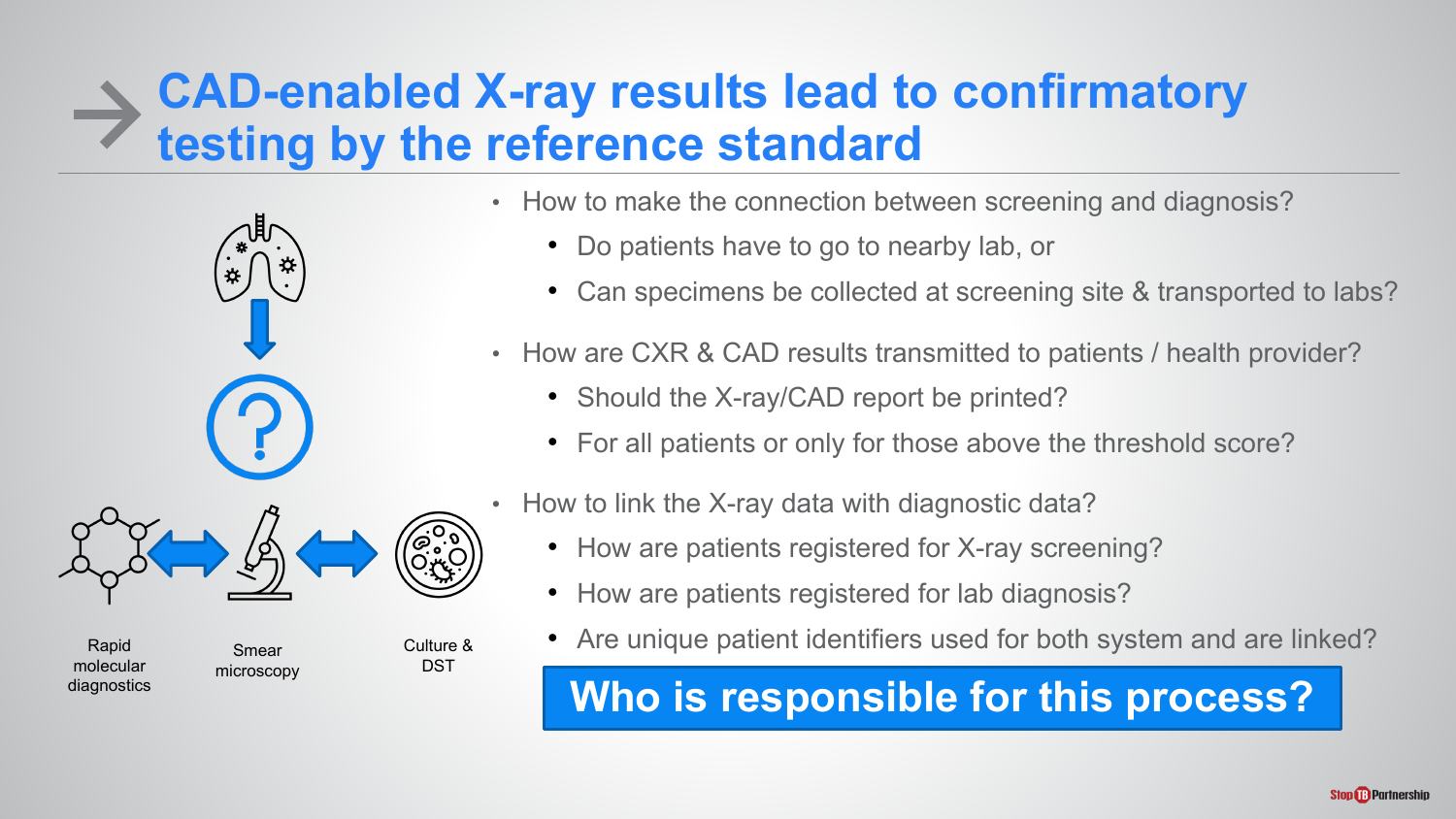#### SETTING UP AN M&E SYSTEM FOR CAD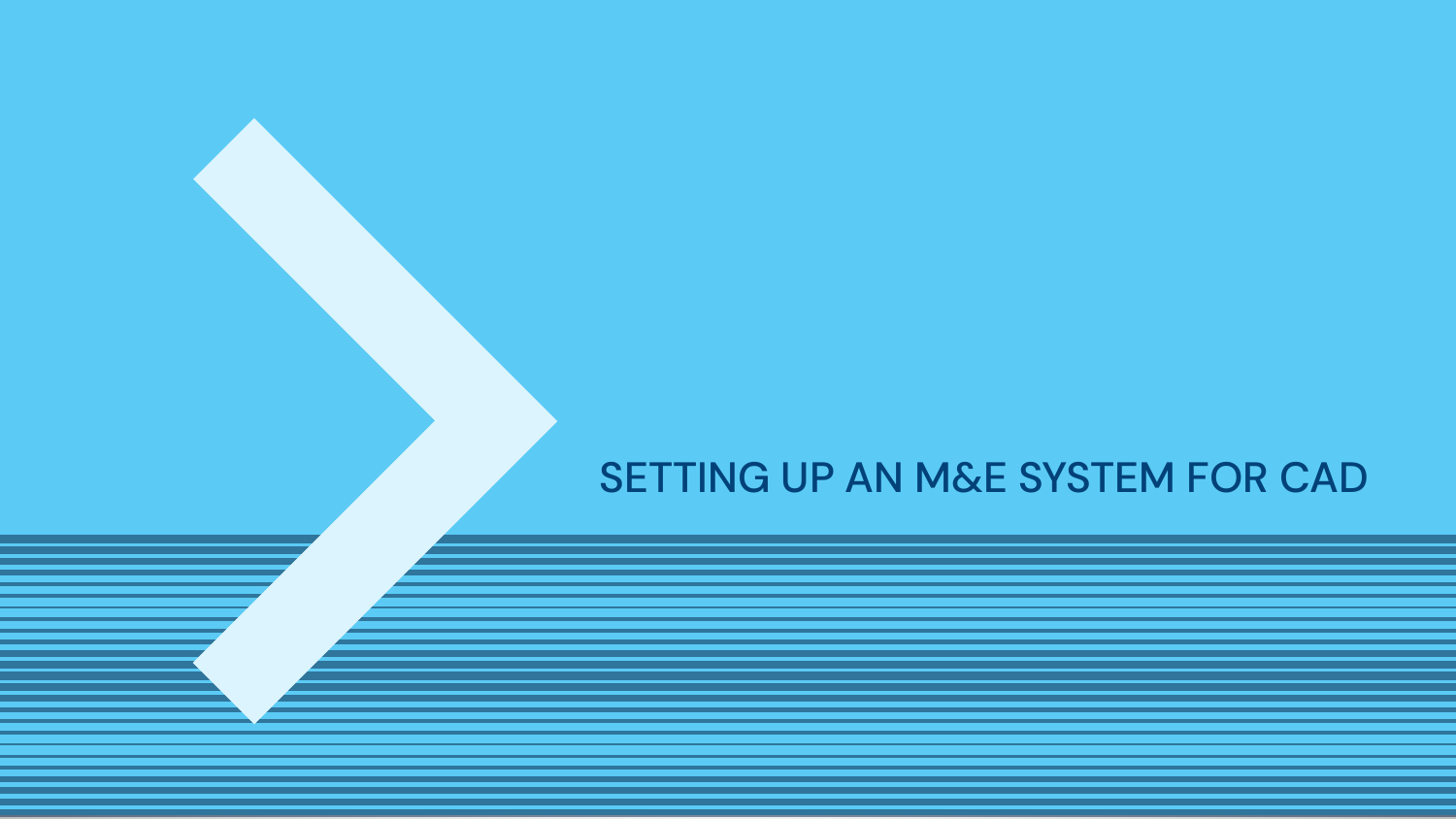### **What is needed for an M&E system for CAD?**

A data register is needed to capture chest X-ray data and link to follow-up testing, notification and treatment enrollment.

A unique, national patient identifier is ideal for this link, but these are not always available.

Question:

What alternatives exist in the absence of a unique patient indicator?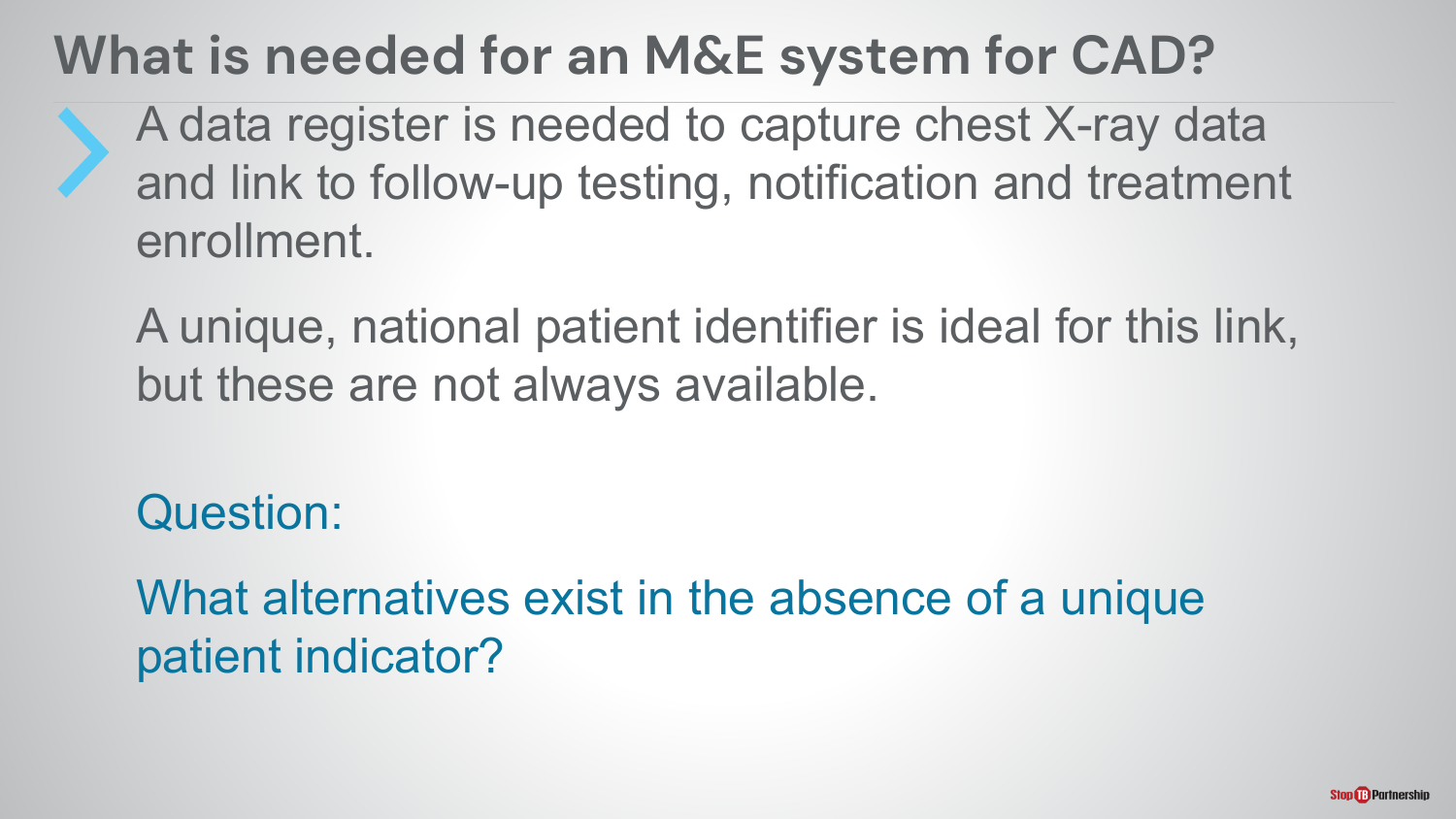### **Linking to National M&E systems**

Chest X-ray data register must link to national notification systems, specimen referral systems, diagnostic testing, etc.

CAD software should be calibrated to send outputs directly to national M&E systems\*

- Is software linked in real-time (through SMS, or internet) to system?
- If offline running is possible, how is data uploaded when connection is restored?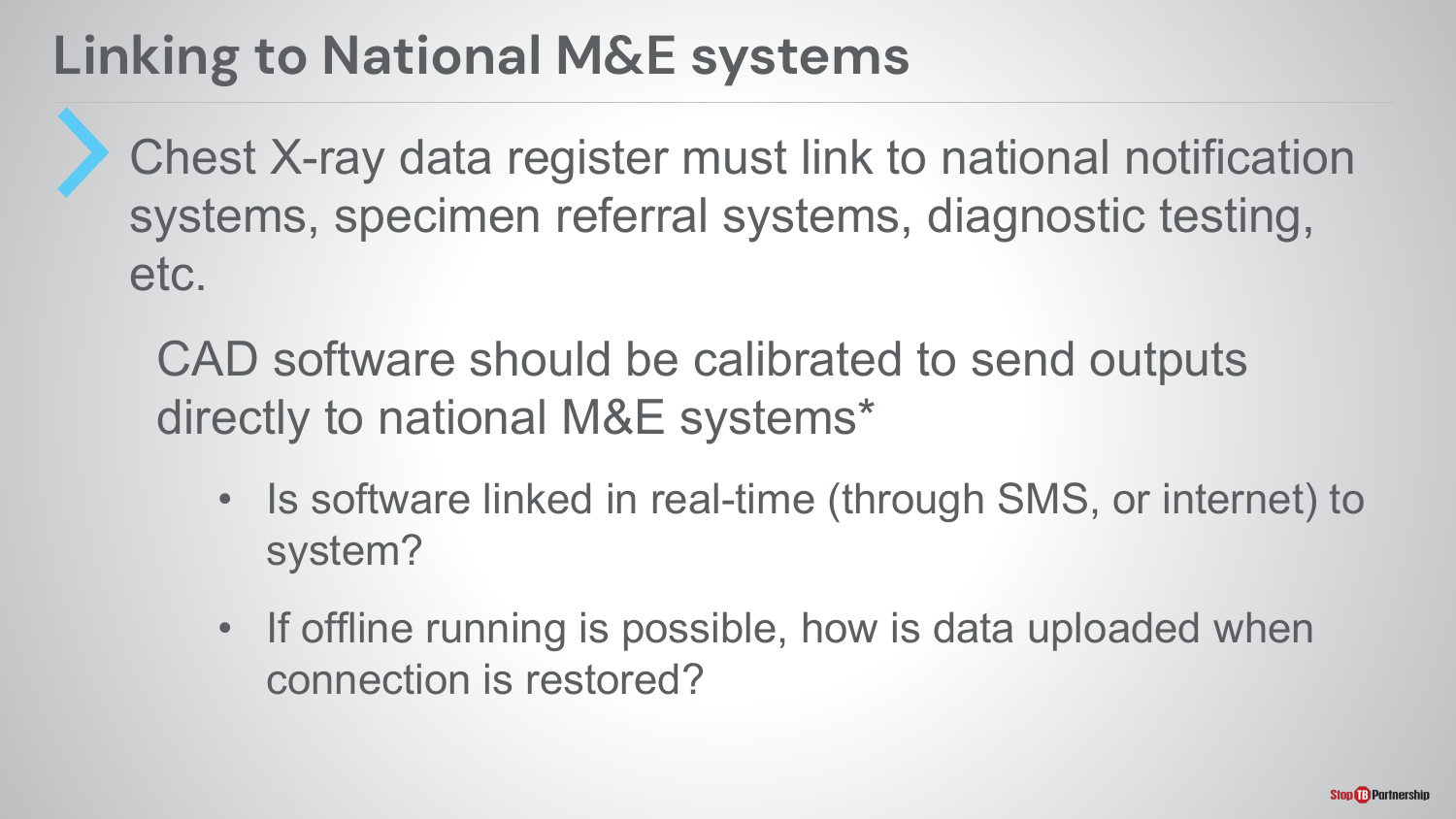#### SELECTING INDICATORS FOR A CHEST X-RAY AND CAD SCREENING PROGRAM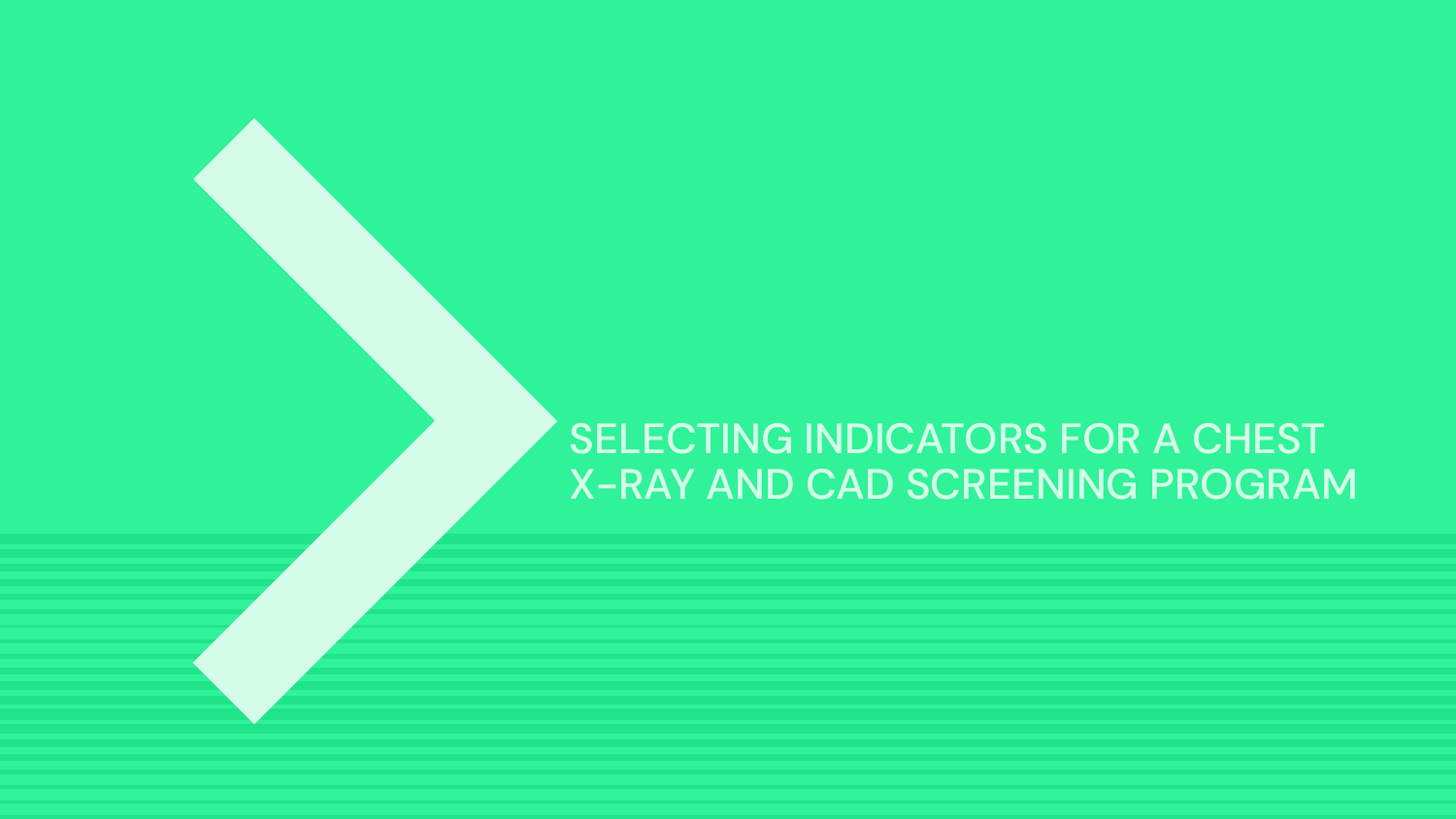### **Cascade of Care - Indicators**



Consider the cascade of care for tuberculosis:

What are the standard indicators used in your context?



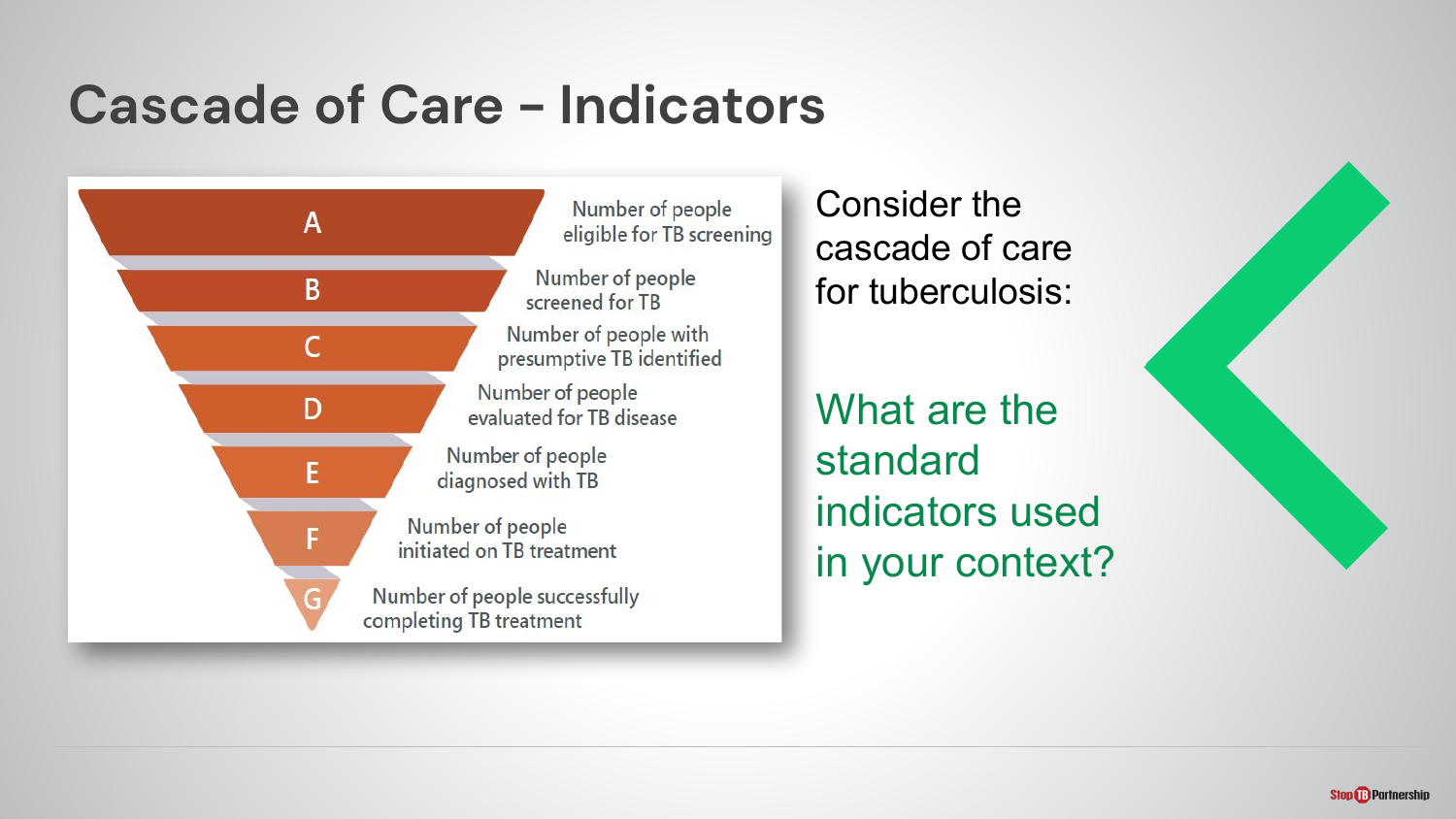#### **Calculations from the indicators for each screened group:**

- *Acceptability:* the proportion of people screened for TB among those eligible;
- *Screened positive:* the proportion of people screened by CAD with a score above the selected threshold score;
- ▪ *Testing retention:* the proportion of people tested or evaluated for TB with a confirmatory diagnostic test among patients presumed to have TB;
- *NNS and number needed to treat:* the proportion of people diagnosed with TB among those screened and tested;
- ▪ *Linkage to care:* the proportion initiating TB treatment among those diagnosed; and
- ▪ *Treatment success:* the proportion of people who successfully complete TB treatment among those who initiated treatment.

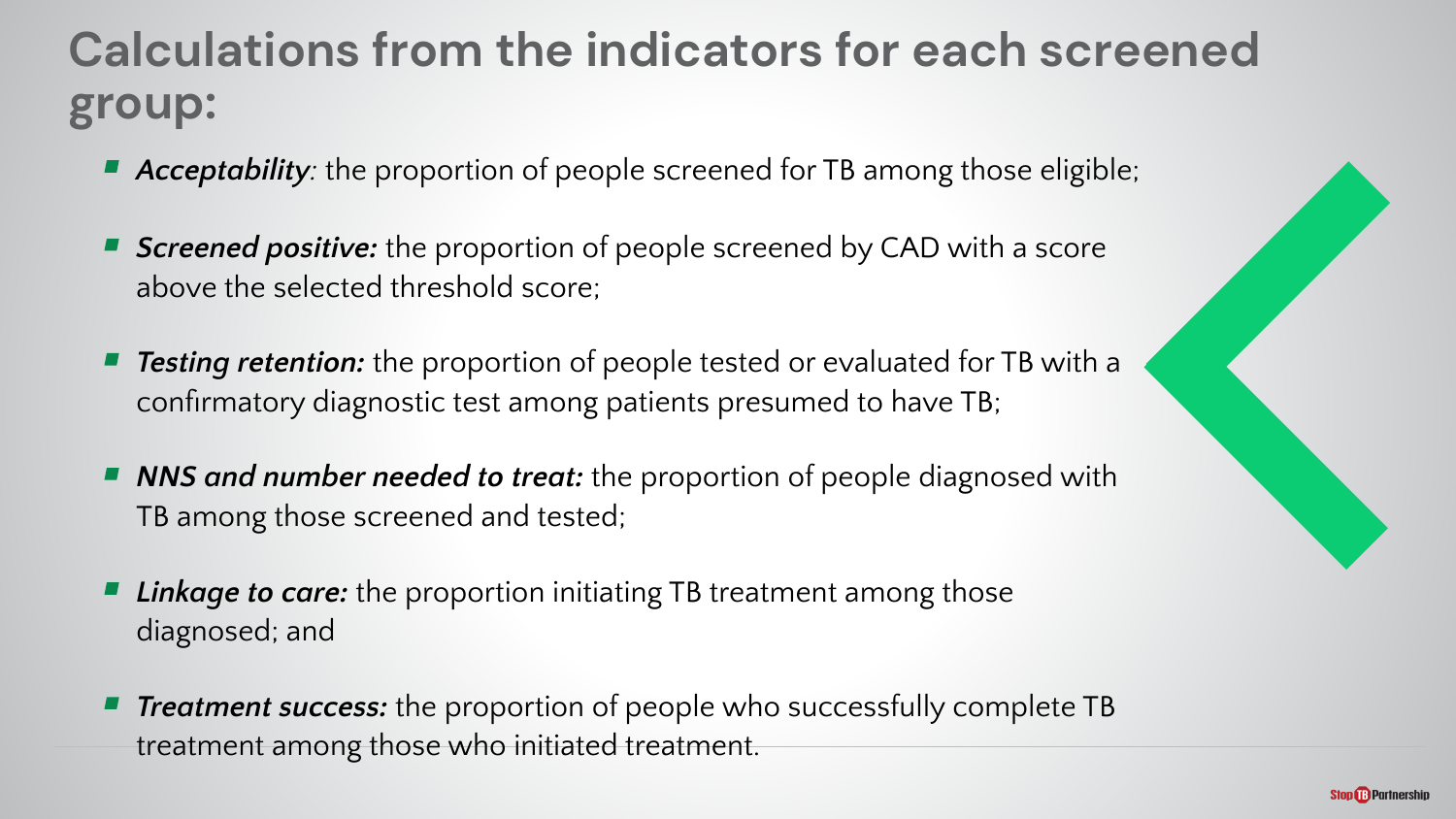#### **Considerations when selecting M&E indicators**



What indicators are already in use?

What indicators are captured in current electronic monitoring systems?

What indicators will you need to add?

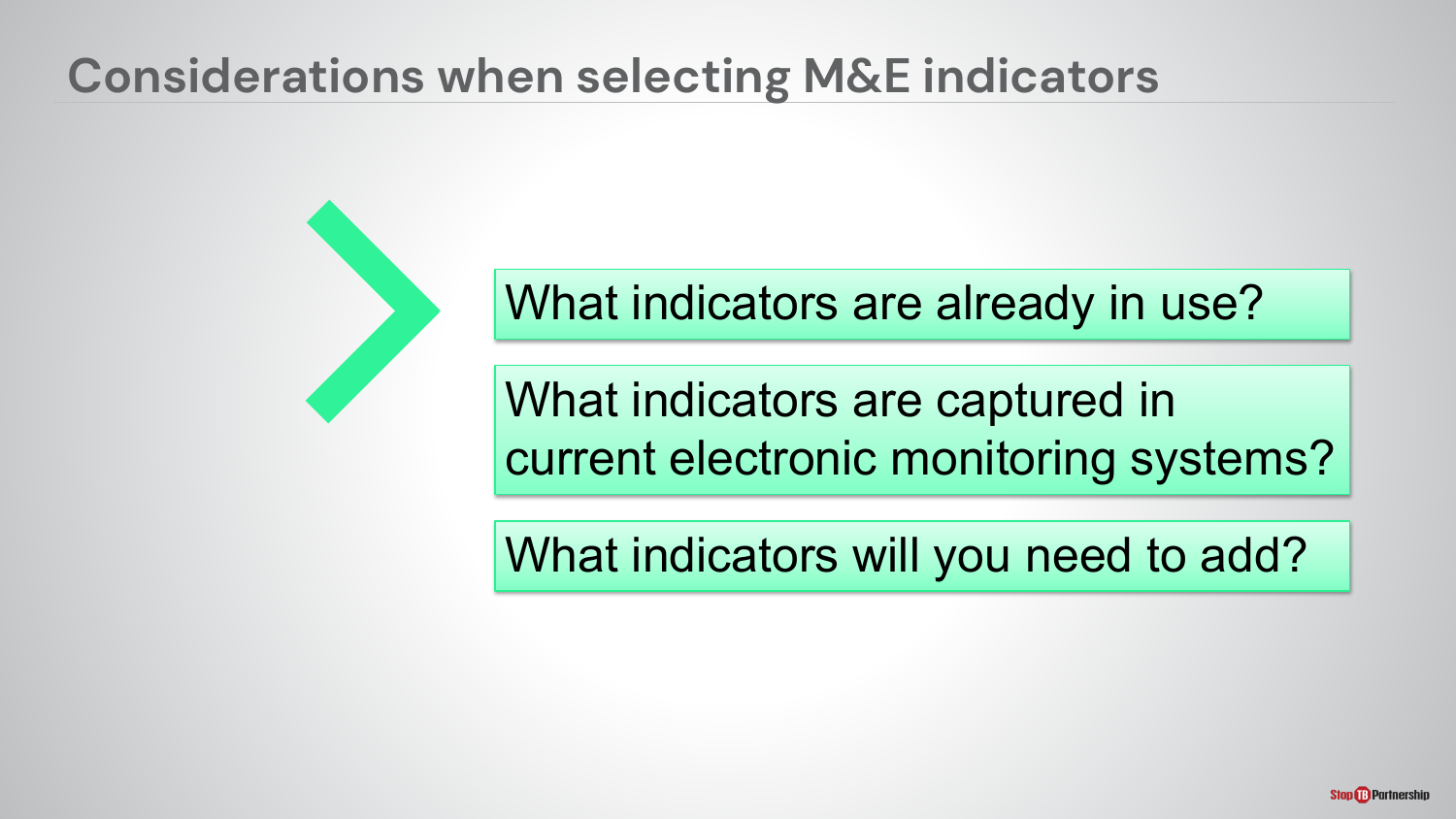#### **Selecting indicators for a screening program**

### **PROCESS ORIENTED**

Enable you to evaluate the performance of the screening solution (e.g., CAD-enabled X-ray) during roll-out and maintenance

Adaptable over time (without losing integrity of information)



Evaluate the impact of the solution on case finding and other health outcomes, as well as program targets

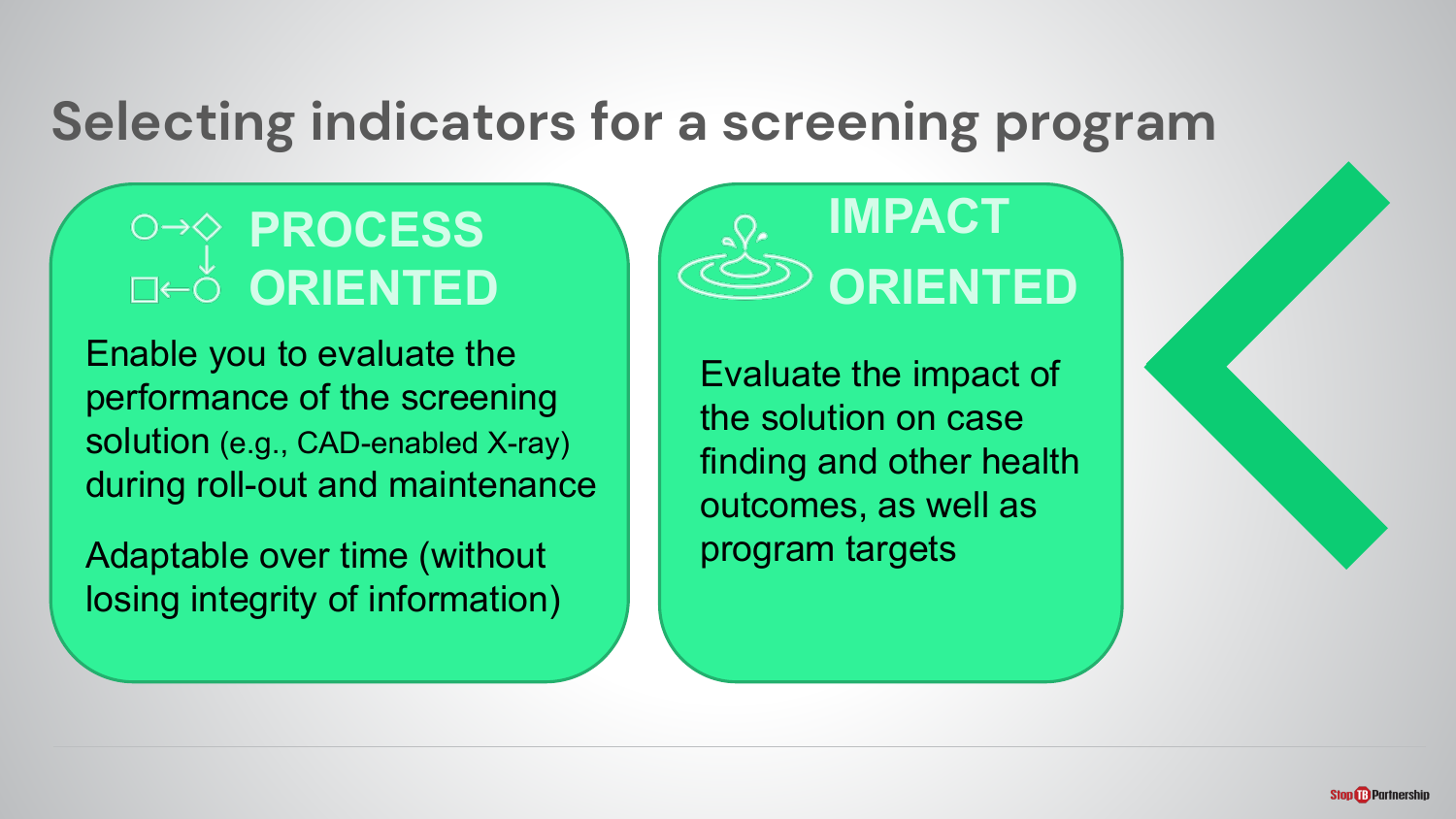## **Proposed indicators**

- **for Monitoring the Performance of CAD Technology**
	- 1. Positivity rate of chest X-ray and CAD for TB diagnosis at implementation sites
	- 2. Percentage of people screened positive for TB with X-ray and CAD that were referred for confirmatory testing
	- 3. Positivity rate of confirmatory test for people screened positive for TB with X-ray and CAD
	- 4. Percentage of people screened positive for TB with X-ray and CAD and received clinical diagnosis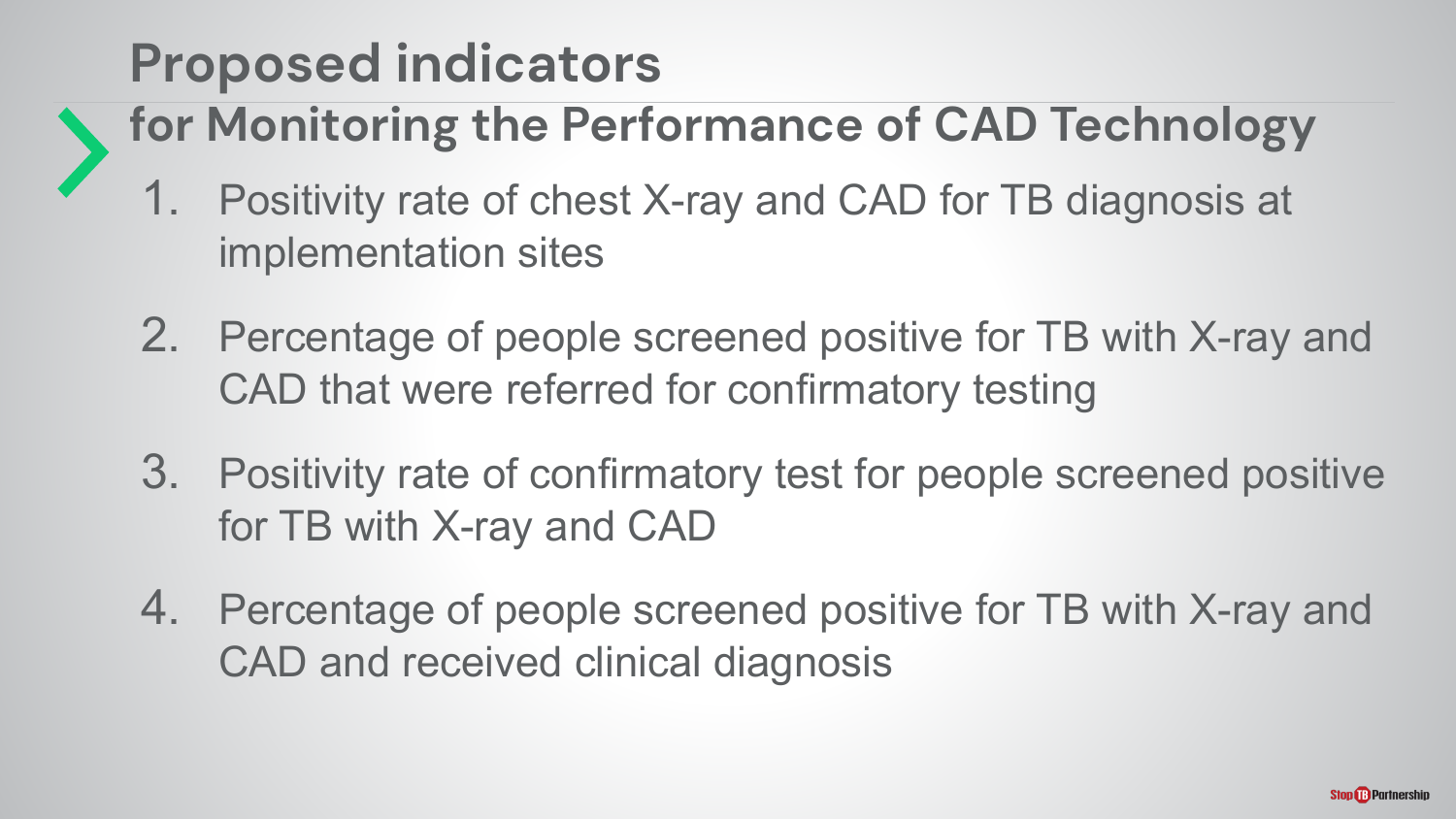# **Where to place CAD in the TB screen algorithm**

CAD can be used **with** trained human readers as a decision support tool or **in place of** trained human readers.

- $\rightarrow$  Helping radiologists to optimize their workflow
- **→** Alerting human readers to abnormal images requiring prioritization
- **→** Providing reporting assistance
- ➔ Providing quality control
- ➔ Performing pre-reading assistance

#### **Alongside human readers In place of human readers**

The WHO recommends CAD to **replace** human readers in two broad situations in individuals aged 15 and above: CAD can work **with** human readers:



**Screening:** CAD can be a valuable tool for screening asymptomatic individuals without significant risk factors (e.g., active case finding).



**Triage**: CAD can be useful in identifying TB in individuals with TB symptoms, risk markers, or other positive test results (e.g., in healthcare facilities).

The CAD software used must be to the same standard as those evaluated in by the WHO Guidelines Development Group.

#### **In either situation, there is insufficient evidence to support the use of CAD with CXR alone for TB diagnosis**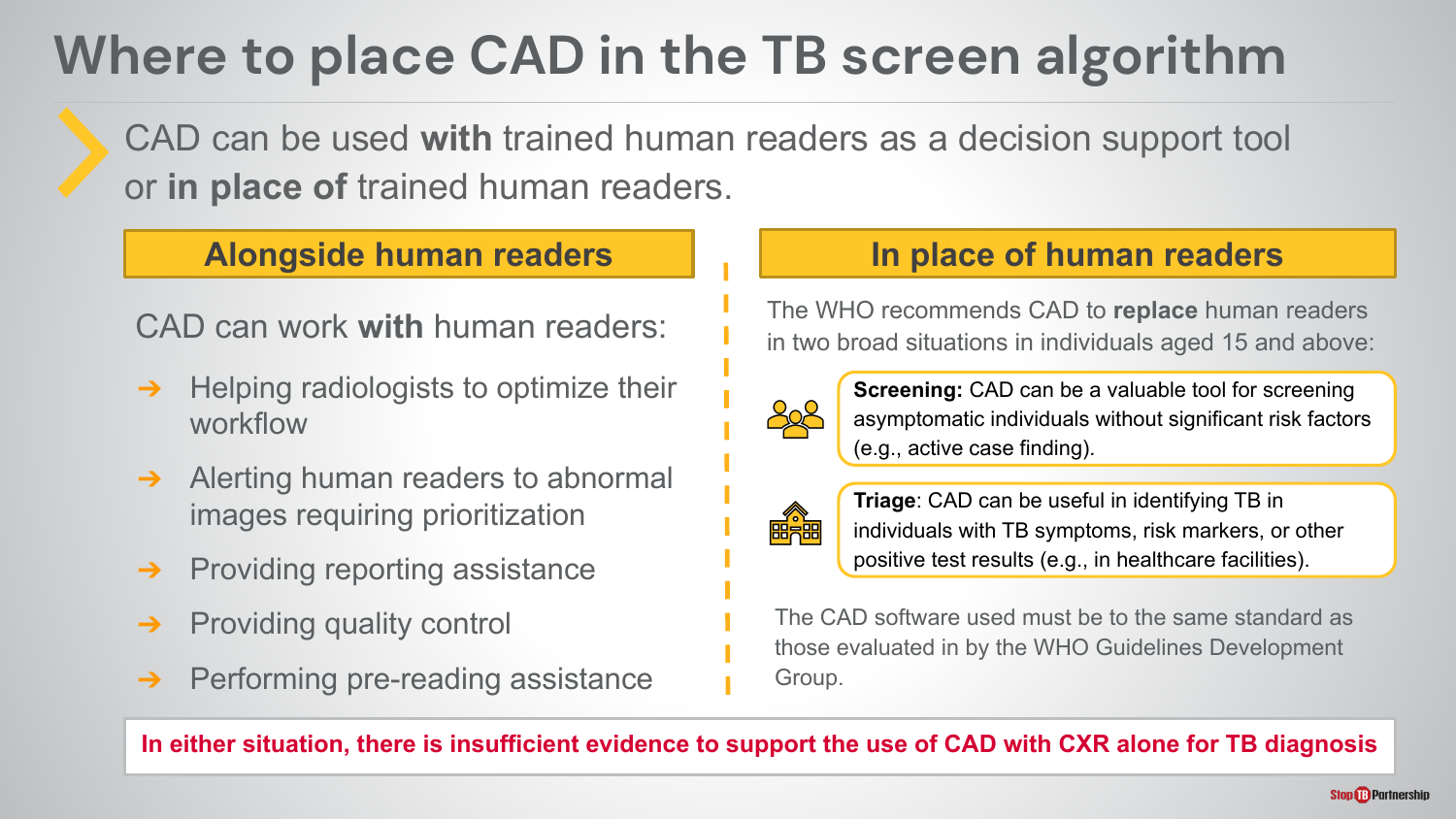## **Where to place CAD in the TB screen algorithm**

There are a number of advantages to either technique

#### **Alongside human readers In place of human readers**

The entire output of CAD, or parts of the output, may be used to inform triage decisions by trained human readers alongside clinical information.

#### **Advantages:**

- CAD can be used to supplement decision making, potentially improving upon human reader performance.
- While human readers' judgement can be used:
	- where a CAD reading is not conclusive/near the threshold score.
	- in populations where CAD is not approved, e.g., in children < 15 years.
	- alongside CAD for reading X-ray that show non-TB abnormality.

The CAD output may be used by trained non-radiologist personnel to decide the triage outcome. A threshold score is set and everyone assigned a CAD score higher than this receives confirmatory diagnostic testing.

#### **Advantages:**

- Increased access to chest X-ray where there is a scarcity of trained human readers or no human readers.
- May be used to rapidly triage people by non-radiological personnel in high throughput settings.
- CAD does not become exhausted when reading large quantities of images.
- No intra- and inter-reader variability.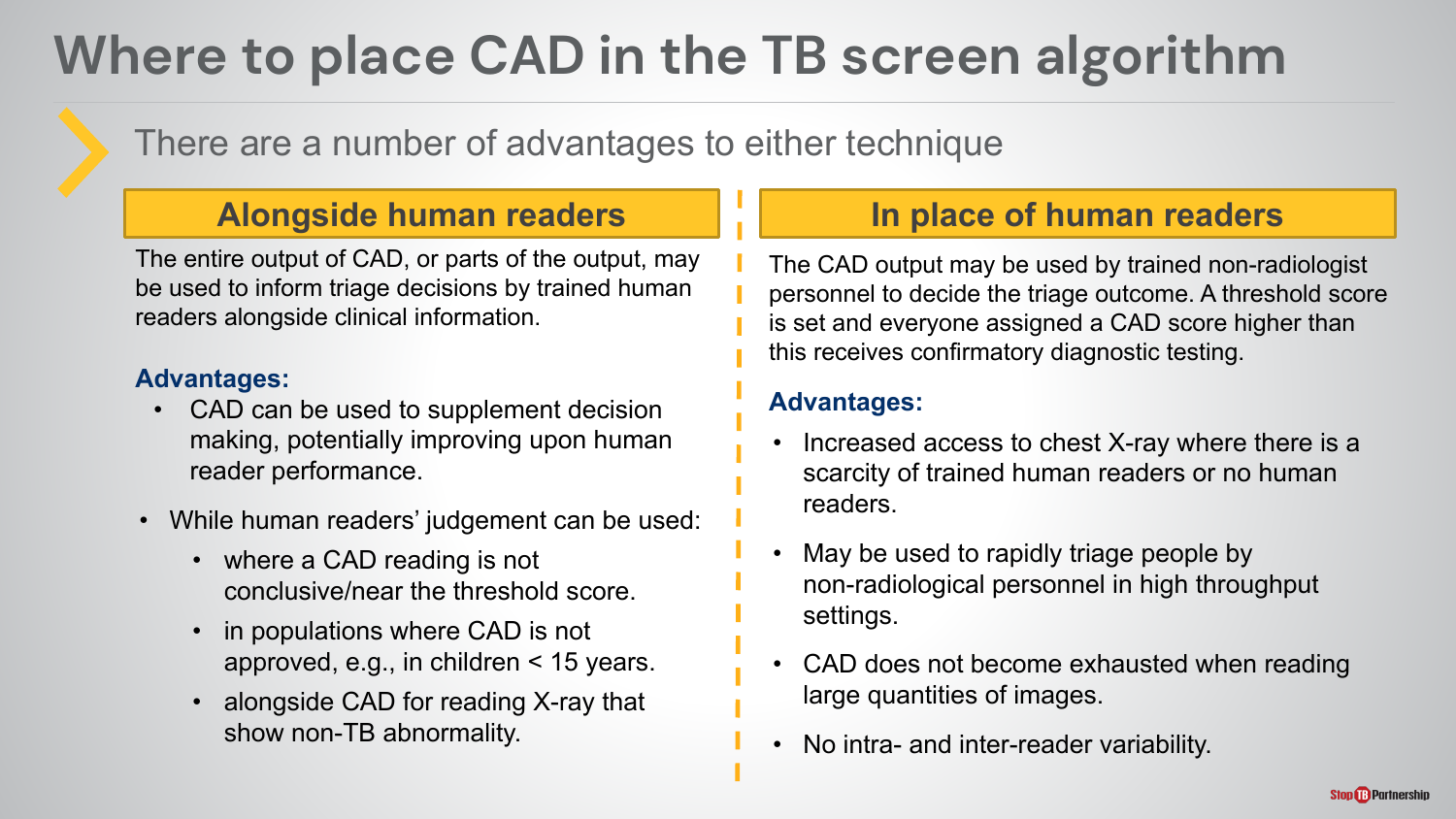### **ASK YOURSELF…**

- 1. What changes would be needed to adopt CAD-enabled X-ray?
	- 2. How will you track CAD-enabled X-ray outputs and link them to confirmatory testing?
	- 3. What screening threshold would you use?
	- 4. What indicators will you use?
	- 5. What adaptations to your current system would be needed to capture these indicators?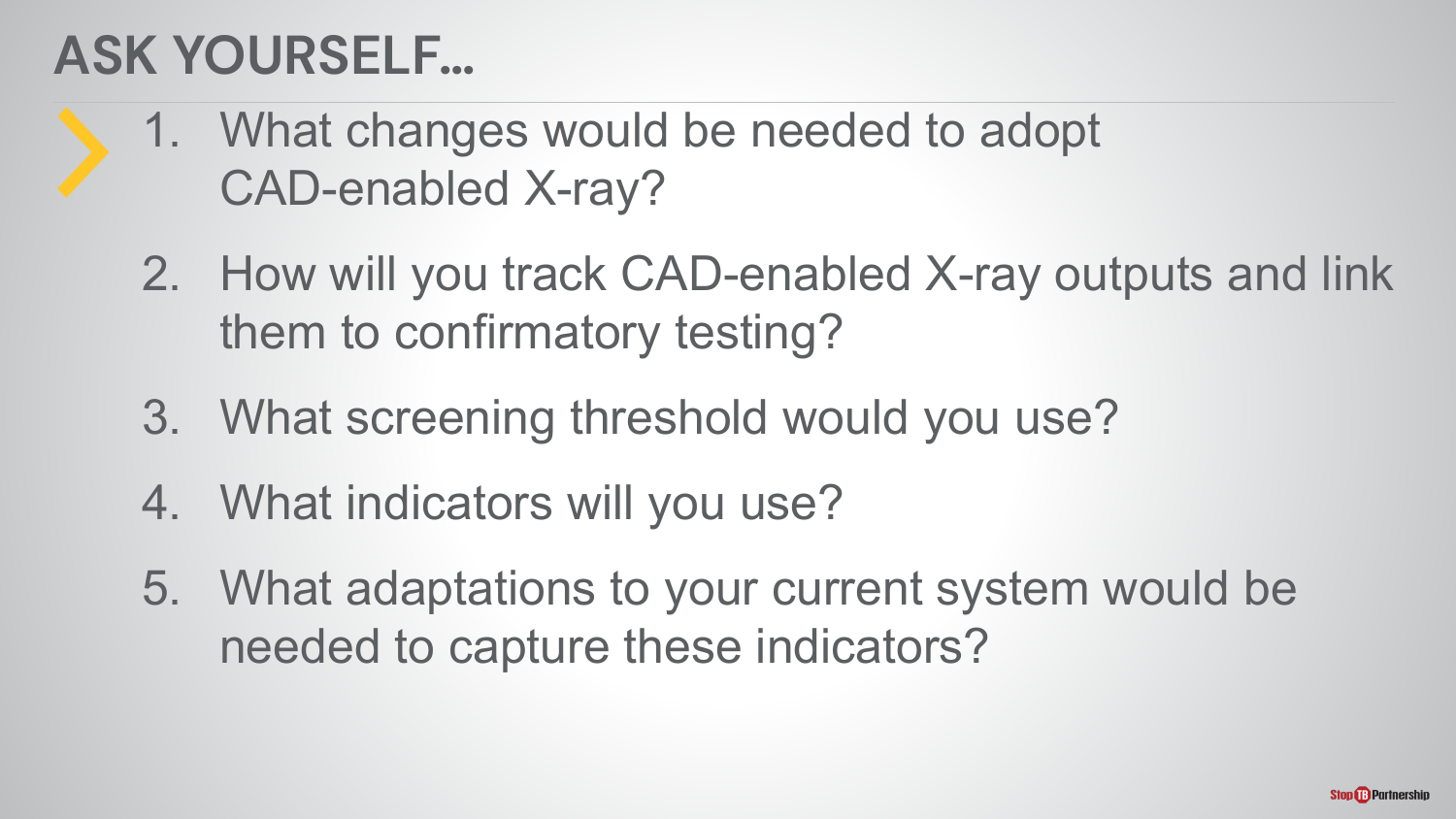### **ASK YOURSELF…**

- 1. Will CAD-enabled X-ray be used in active and / or passive case finding strategies?
	- Does the strategy impact the implementation?
	- 2. How will you inform stakeholders about the opportunities from and availability of CAD-enabled X-ray?
	- 3. What do clinicians need to trust the outputs?